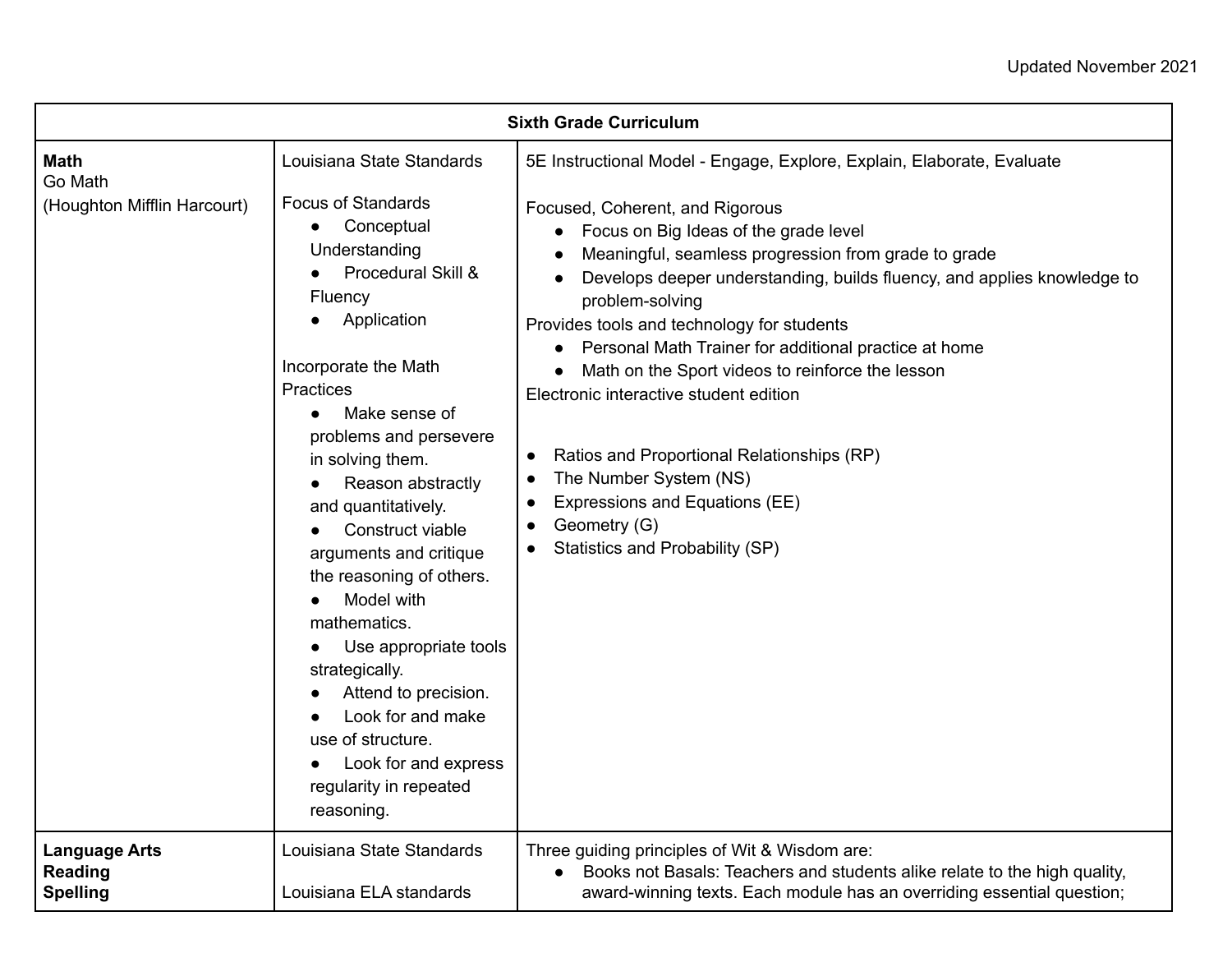| <b>Language Arts continued</b><br>Wit & Wisdom | provide appropriate content<br>for all grades, maintain high<br>expectations, and create a<br>logical connection of content<br>across and within grades.<br>The goal for students in<br>English language arts (ELA)<br>is to:<br>Read<br>$\bullet$<br>Understand complex,<br>grade-level texts<br><b>Express their</b><br>understanding of those texts<br>through writing and speaking. | subsequent lessons have specific focusing questions.<br>Integrated not Isolated - Students develop skills in the four key areas of<br>$\bullet$<br>reading, writing, listening and speaking based on the topic of the unit and<br>within the core texts<br>Knowledge Building - Every module in each grade focuses on a topic while<br>$\bullet$<br>building background knowledge, vocabulary, and other essential literacy<br>skills.                                                                                                                                                                                                                                                                                                                                                                                                                                                                                                                                                                                                                               |
|------------------------------------------------|-----------------------------------------------------------------------------------------------------------------------------------------------------------------------------------------------------------------------------------------------------------------------------------------------------------------------------------------------------------------------------------------|----------------------------------------------------------------------------------------------------------------------------------------------------------------------------------------------------------------------------------------------------------------------------------------------------------------------------------------------------------------------------------------------------------------------------------------------------------------------------------------------------------------------------------------------------------------------------------------------------------------------------------------------------------------------------------------------------------------------------------------------------------------------------------------------------------------------------------------------------------------------------------------------------------------------------------------------------------------------------------------------------------------------------------------------------------------------|
| Writing                                        | <b>IEW: Institute for Excellence</b><br>in Writing                                                                                                                                                                                                                                                                                                                                      | Scripted<br>$\bullet$<br>Versatile in line with reading curriculums/novels                                                                                                                                                                                                                                                                                                                                                                                                                                                                                                                                                                                                                                                                                                                                                                                                                                                                                                                                                                                           |
| <b>Fix It Grammar</b>                          | <b>IEW: Institute for Excellence</b><br>in Writing                                                                                                                                                                                                                                                                                                                                      | Fix It! encourages students to immediately apply new grammar knowledge in<br>context, aiding in the transfer of grammar skills into their own writing.                                                                                                                                                                                                                                                                                                                                                                                                                                                                                                                                                                                                                                                                                                                                                                                                                                                                                                               |
| <b>Social Studies</b>                          | Louisiana State Standards<br><b>World History</b>                                                                                                                                                                                                                                                                                                                                       | Applied to the major civilizations i.e. Mesopotamia, China, Egypt, Rome, Greece,<br>India and Western Civilizations.<br><b>Standard 1: Historical Thinking Skills</b><br>Students use historical thinking skills to examine the ancient world<br>$\circ$<br>and its influence on the development of modern civilization.<br><b>Standard 2: Key Events, Ideas, and People</b><br>Students examine key historical events, ideas, and people that<br>$\circ$<br>contributed to the growth of civilization from ancient times through the<br>Middle Ages and led to the development of the modern world.<br><b>Standard 3: Geography Skills</b><br>Students examine the major physical and political features that<br>$\circ$<br>influenced world history using maps, charts, graphs, and tools of<br>technology.<br><b>Standard 4: Culture and Environment</b><br>Students identify and analyze the influence of the environment on<br>migration, cultural diffusion, and human settlement in world history.<br><b>Standard 5: Government: Foundation and Structure</b> |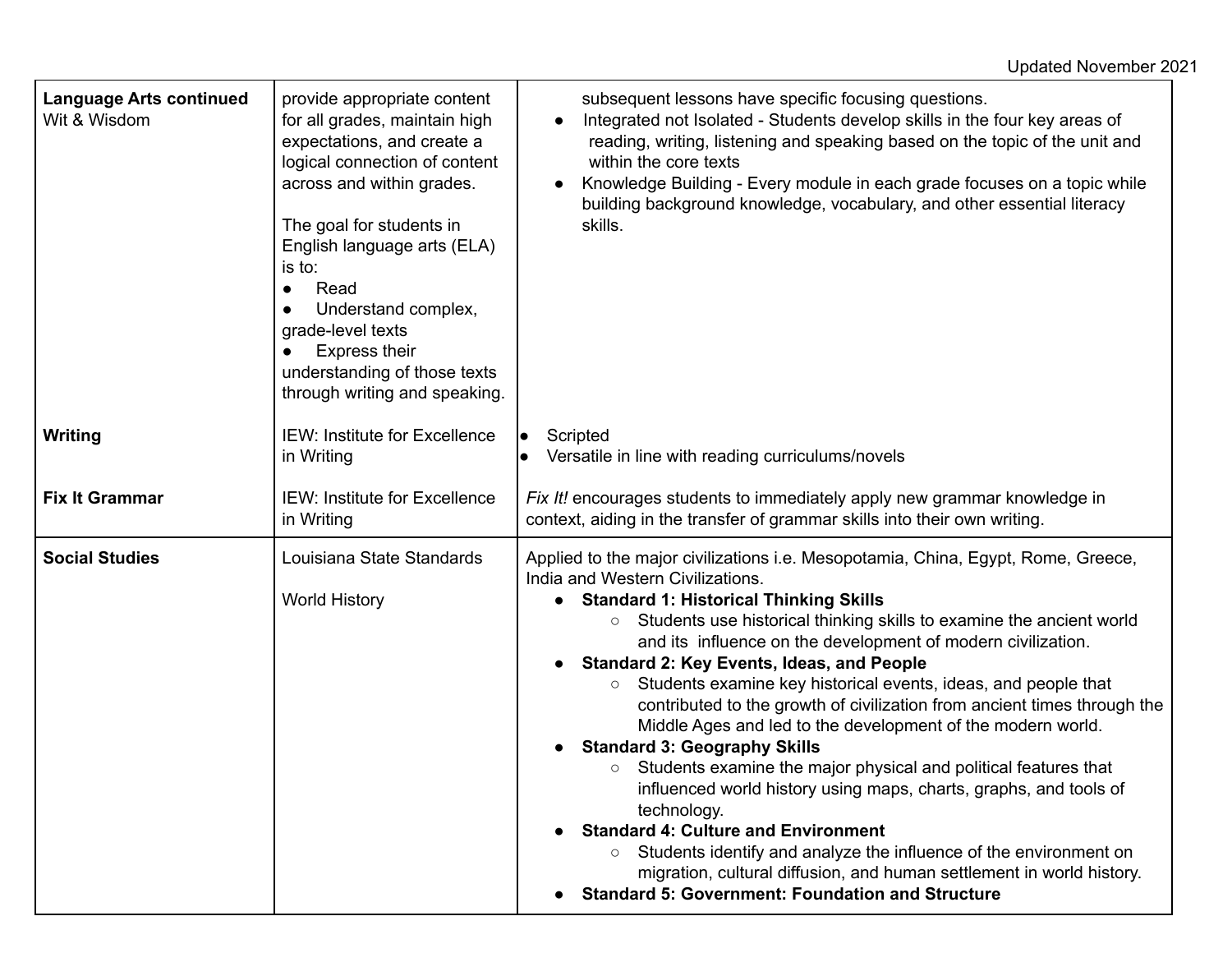| <b>Social Studies continued</b> |                                                                                                                                                                   | Students examine the influence of the structure, function, and origin<br>$\circ$<br>of democracy.<br><b>Standard 6: Resources and Interdependence</b><br>Students explain how resources and interdependence influenced<br>$\circ$<br>economic growth in the ancient world.                                                                                                                                                                                                                                                                                                                                                                                                                                                                                                                                                                                                                                                                                                                                                                                                                                                                                                                                                                                                                 |
|---------------------------------|-------------------------------------------------------------------------------------------------------------------------------------------------------------------|--------------------------------------------------------------------------------------------------------------------------------------------------------------------------------------------------------------------------------------------------------------------------------------------------------------------------------------------------------------------------------------------------------------------------------------------------------------------------------------------------------------------------------------------------------------------------------------------------------------------------------------------------------------------------------------------------------------------------------------------------------------------------------------------------------------------------------------------------------------------------------------------------------------------------------------------------------------------------------------------------------------------------------------------------------------------------------------------------------------------------------------------------------------------------------------------------------------------------------------------------------------------------------------------|
| <b>Science</b>                  | <b>Science Dimensions</b><br>(Houghton Mifflin Harcourt)<br><b>NGSS (Next Generation</b><br>Science Standards)<br>Selected lessons of<br><b>Generation Genius</b> | Use 5 E model - parallels Go Math.<br>5 Es: Engage, Explore, Explain, Elaborate, & Evaluate<br>Overall Program Philosophy:<br>Integrate the Three Dimensions Science Learning<br>$\circ$<br><b>Science and Engineering Practices</b><br><b>Disciplinary Core Ideas</b><br><b>Crosscutting Concepts</b><br>Investigation-driven activities and labs<br>$\circ$<br>As opposed to worksheets, students will engage in writing journals,<br>$\circ$<br>reports, posters, and media presentations<br>As opposed to rote memorization, students use facts and terminology<br>$\circ$<br>learned as needed while developing explanations and designing<br>solutions supported by evidence-based arguments and reasoning<br>Instead of teachers giving every step, students are given the<br>$\circ$<br>resources to design a plan, test a plan, make conclusions, etc.<br>Moving forward<br>We are using evidence-based notebooks, forming own questions and<br>$\circ$<br>conjectures prior to learning and revisiting at the end to confirm,<br>reject, or edit original thinking<br>Most labs are virtual<br>$\circ$<br>Funding available to make labs more interactive and hands-on -<br>$\circ$<br>moving these directions given stability of a teacher with experience<br>with this program |
| <b>Theology</b>                 |                                                                                                                                                                   | Daily Prayer<br>$\bullet$<br>Prayers Learned<br>$\bullet$<br>Sign of the Cross<br>$\circ$<br>The Lord's Prayer<br>$\circ$<br><b>Hail Mary</b><br>$\circ$                                                                                                                                                                                                                                                                                                                                                                                                                                                                                                                                                                                                                                                                                                                                                                                                                                                                                                                                                                                                                                                                                                                                   |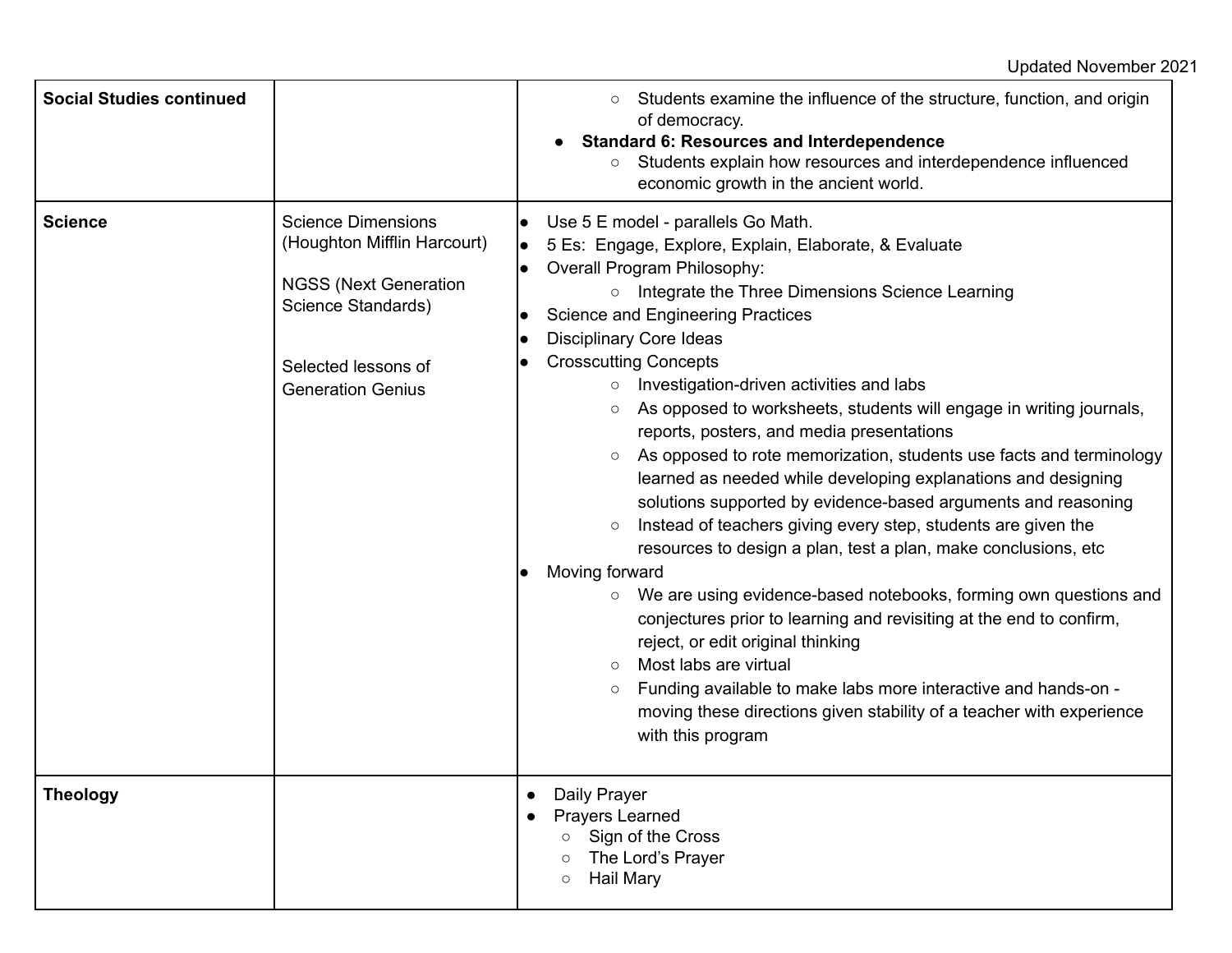## Updated November 2021

| <b>Theology continued</b> |                        | Glory Be<br>$\circ$<br><b>Grace before Meals</b><br>$\circ$                                                                                                                  |
|---------------------------|------------------------|------------------------------------------------------------------------------------------------------------------------------------------------------------------------------|
|                           |                        | Angel of God Prayer<br>$\circ$                                                                                                                                               |
|                           |                        | Mass responses<br>$\circ$                                                                                                                                                    |
|                           |                        | <b>Act of Contrition</b><br>$\circ$                                                                                                                                          |
|                           |                        | <b>Trinity</b><br>$\circ$                                                                                                                                                    |
|                           |                        | Apostles' Creed<br>$\circ$                                                                                                                                                   |
|                           |                        | <b>Great Commandment</b><br>$\circ$                                                                                                                                          |
|                           |                        | <b>Ten Commandments</b><br>$\circ$                                                                                                                                           |
|                           |                        | Locate Bible passages by book, chapter, and verse<br>$\circ$                                                                                                                 |
|                           |                        | <b>Liturgical Year</b><br>$\circ$                                                                                                                                            |
|                           |                        | Sacraments<br>$\circ$                                                                                                                                                        |
|                           |                        | Gifts of the Holy Spirit<br>$\circ$                                                                                                                                          |
|                           |                        | Order of the Mass<br>$\circ$                                                                                                                                                 |
|                           |                        | Prayer to the Holy Spirit<br>$\circ$                                                                                                                                         |
|                           |                        | <b>Eucharistic Adoration</b><br>$\circ$                                                                                                                                      |
|                           |                        | Holy Days of Obligation<br>$\circ$                                                                                                                                           |
|                           |                        | <b>Beatitudes</b><br>$\circ$                                                                                                                                                 |
|                           |                        | Nicene Creed<br>$\circ$                                                                                                                                                      |
|                           |                        | <b>Old Testament Books</b><br>$\circ$                                                                                                                                        |
|                           |                        | Two Class Masses (Participants)                                                                                                                                              |
|                           |                        | <b>Weekly Mass</b><br>$\bullet$                                                                                                                                              |
|                           |                        | First & Third Friday Rosary                                                                                                                                                  |
|                           |                        | <b>First Thursday Adoration</b>                                                                                                                                              |
|                           |                        | <b>Blessing of the Pets</b>                                                                                                                                                  |
|                           |                        | <b>Blessing of the Tombs</b><br>$\bullet$                                                                                                                                    |
|                           |                        | <b>Blessing of the Throats</b>                                                                                                                                               |
|                           |                        | St. Joseph's Altar Presentation                                                                                                                                              |
|                           |                        | The way of the Cross                                                                                                                                                         |
|                           |                        | <b>Community Service Projects</b>                                                                                                                                            |
|                           |                        | Passion Play (Participants)                                                                                                                                                  |
|                           |                        | <b>Yearly Retreat</b>                                                                                                                                                        |
|                           | Virtues in Practice    | Field Study- St. Joseph's Abbey                                                                                                                                              |
|                           |                        |                                                                                                                                                                              |
|                           |                        | The Virtues in Practice Program focuses on the same virtue school-wide for a month<br>at a time. It covers 27 virtues over a three-year cycle, with 81 saints held as models |
|                           |                        | of the virtues. The years focus on the Year of Faith, Year of Hope, and Year of                                                                                              |
|                           |                        | Charity.                                                                                                                                                                     |
|                           | Christ in Us (Sadlier) |                                                                                                                                                                              |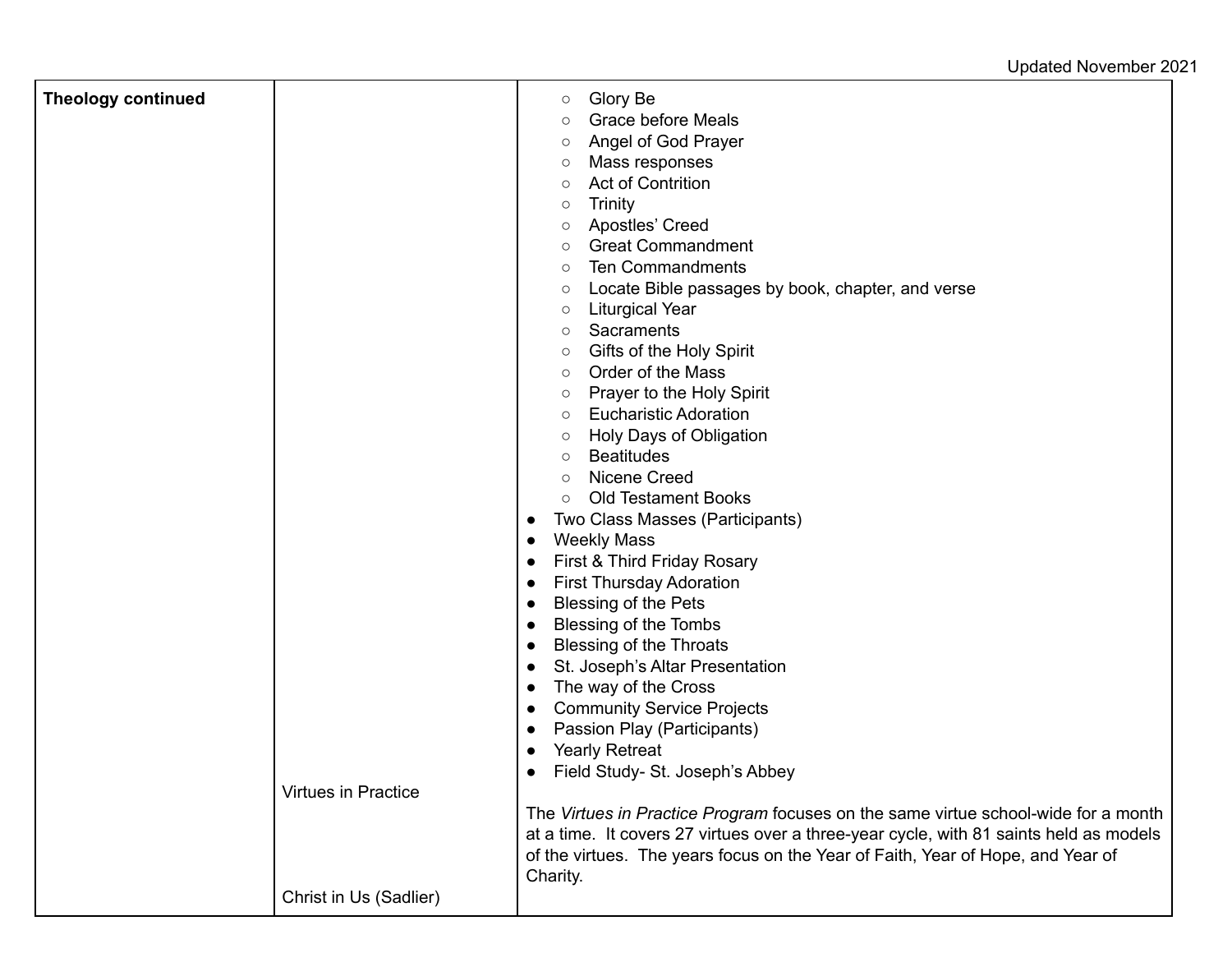| <b>Theology continued</b> | Theology of the Body      | Christ In Us is built on the four pillars of the Catechism of the Catholic Church (creed,<br>sacraments, morality, and prayer) rooted in Tradition and Scripture. Students<br>encounter Christ, accompany one another in faith, and live as missionary disciples in<br>the world.<br>Unit 1- How do we know God?<br>$\bullet$<br>Unit 2- How do we celebrate what we believe?<br>Unit 3- How do we live what we believe?<br>Unit 4- How do we become what we believe?<br>Unit 5- why and how do we celebrate the Church year?<br>$\bullet$                                                                                                                                                                                               |
|---------------------------|---------------------------|------------------------------------------------------------------------------------------------------------------------------------------------------------------------------------------------------------------------------------------------------------------------------------------------------------------------------------------------------------------------------------------------------------------------------------------------------------------------------------------------------------------------------------------------------------------------------------------------------------------------------------------------------------------------------------------------------------------------------------------|
| <b>Testing</b>            | <b>ACT Aspire Testing</b> | ACT Aspire is an assessment system that measures academic achievement<br>$\bullet$<br>in English, Math, Reading, Science, and Writing in grades 3 through 10.<br>Highlights progress toward the ACT College and Career Readiness<br><b>Standards and Benchmarks.</b><br>Connects a student's score to specific skills and knowledge important for<br>college and work success.<br>Connects students' performance with reading benchmarks.<br>Identifies students in need of intervention and enrichment opportunities.<br>$\bullet$<br>Interim Tests administered two to three times per year in English, Math,<br>Reading, and Science<br>Summative Test administered in the Spring in English, Math, Reading,<br>Science, and Writing. |
|                           | <b>STAR Reading</b>       | STAR Reading is an assessment of reading comprehension and skills for<br>independent readers through grade 12. STAR Reading tracks development in five<br>domains: Word Knowledge and Skills, Comprehension Strategies and Constructing<br>Meaning, Analyzing Literary Text, Understanding Author's Craft, and Analyzing<br>Argument and Evaluating Text.                                                                                                                                                                                                                                                                                                                                                                                |